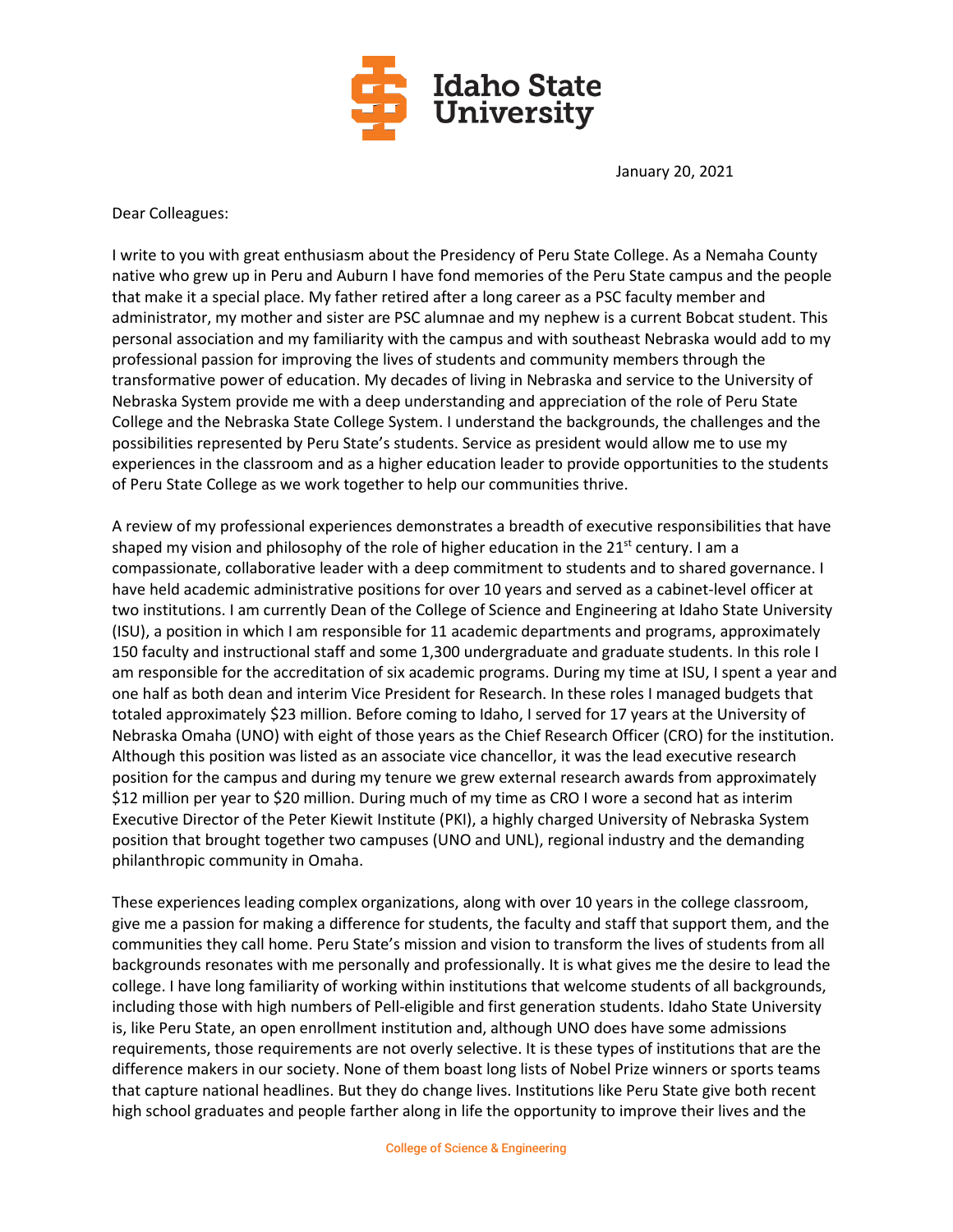lives of their families. I am happy in my roll at Idaho State. I am not applying for other presidencies. But I love the mission and vision of Peru State College. I believe I have the skills, experiences and personality to be an effective president. I know the place and its people. It is home.

Students are central to any college or university. They are why we exist as institutions. They are the future of our society and of our planet. The daily actions of faculty, staff and campus leaders must remain focused on the education, development and success of our students. My own interactions with undergraduate and graduate students in the classroom and research laboratory have fueled my desire to work with my colleagues to enhance the student experience. As cradles of education and innovation colleges and universities provide the essential building blocks of societal and economic development. However, it is work with external partners that provides the feedback, insight and resources necessary to arrange those blocks so that the whole becomes more than the sum of its parts. My experience in building and nurturing those partnerships are directly transferable to Peru State College. I am currently collaborating with the Idaho National Laboratory and several industries in Eastern Idaho to help them meet their workforce needs and grow the economy of this largely rural region. These conversations are primarily focused on how the College of Science and Engineering and our colleagues in other colleges can use continuous feedback from our partners to adapt our curriculum to meet the needs of a highly technical and rapidly changing workforce environment. Faculty are essential participants in shaping these discussions and forming meaningful feedback loops. I understand the nature of partnerships and am able to communicate effectively with non-academic institutions and people in a way that represents and respects core academic missions.

A central theme of my career is collaboration. I find a great deal of satisfaction in working within and joining with complex organizations to achieve a common goal. As a program director at the National Science Foundation, I helped to lead an effort with colleagues from NSF, NASA, NIH and the National Science Foundation China to develop and fund the Dimensions of Biodiversity program, an ongoing interdisciplinary program meant to integrate diverse approaches to the study of biodiversity on the planet. At UNO, I chaired a NCAA-mandated committee of campus and community constituents that supported and celebrated student athletes. During my time as chief research officer I was a founding board member of the University of Nebraska System's National Strategic Research Center, one of only 13 University Affiliated Research Centers that act as preferred university partners to the Department of Defense to provide educational and research solutions for the nation. In Omaha, I supported very creative faculty and students in industrial psychology and information science to develop a unique approach to studying terrorism that provided some of the first information to the federal government about the organizational structure and technology utilization of ISIS. In my current role at ISU, we have attracted significant funding to build the Disaster Response Complex, which will involve students in research and data-informed training to first responders across the Pacific Northwest. I did none of this on my own. All of it took willing partners, considerable leg work, a desire to listen and a willingness to identify the right people and enthusiastically and honestly convey to them the power of the idea and the resources we would need to make it reality.

Peru State College's public commitment to diversity, equity and inclusion is admirable and provides an exciting opportunity for the next president. My current position as dean of ISU's STEM college gives me an acute understanding of both the importance of diversity and the difficulty of forming a diverse and inclusive faculty and student body. Many women, people of color and first generation college students simply don't see themselves in STEM majors. In many ways this is a systemic problem with roots in cultural expectations and educational inequalities that extend well beyond the STEM disciplines. However, because colleges and universities are part of this greater system, I see it as imperative that we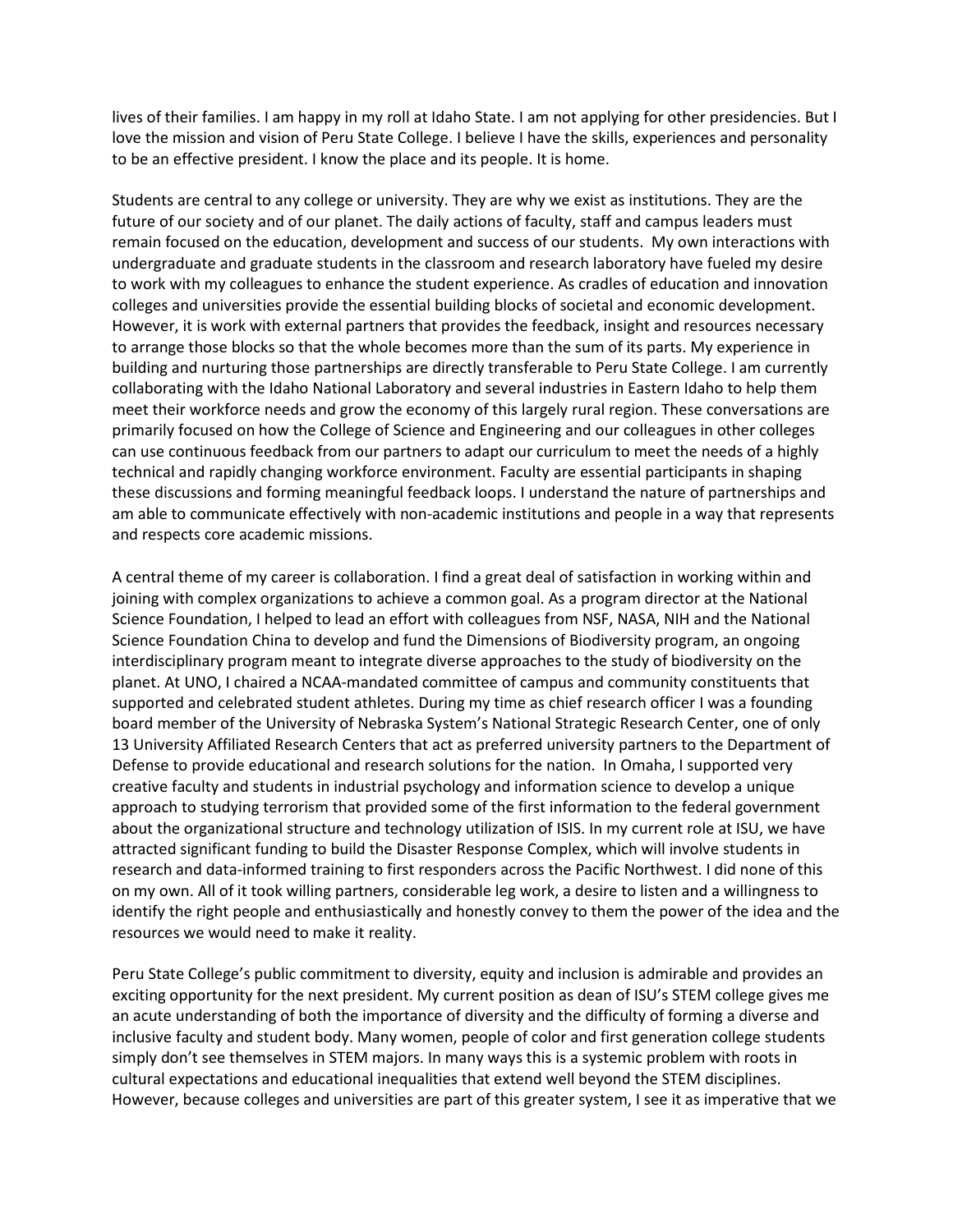work with K-12 educators, community colleges and, most importantly, on our own campuses to increase inclusivity in all disciplines. This is not only a matter of equality. Bringing more bright minds of all types to our universities is critical to enrollment growth and economic development in a highly competitive world. *Large portions of our population should be able to see a college education as a pathway to a better life and a better society, rather than something that is restricted from them.* 

Higher education is best served when faculty and students have a welcoming and inclusive environment in which to teach and learn. Providing this environment has been challenged like never before by the Covid-19 pandemic. As difficult as the last year has been, I am proud of the compassion and understanding my ISU colleagues and I have shown our students and ourselves. We have altered 'normal' expectations of how faculty and staff do their jobs in order to focus on our students and remove some of the burden that remote and hybrid instructional environments present. We have seen opportunities in on-line technology that will last well beyond the pandemic. We have cut budgets while maintaining our core mission and then scraped to find resources to support remote instruction. We have found new ways to communicate and connect. American higher education is challenged as never before by static or declining enrollments which have only been exacerbated by the pandemic. I believe that nimble institutions will be able to take lessons learned from the pandemic and combine them with strategic, data driven investments to increase enrollment through new educational opportunities and expanded outreach. Equally important is using both a personal approach and technological savvy to retain the students we do have and propel them to graduation and successful lives.

Community connections are important to fostering a thriving campus culture. I would welcome the opportunity, as president, to meet new friends and renew old acquaintances. It would be a pleasure to work with the Foundation to further the interests of the College. Put simply, I enjoy working with people. I would welcome the opportunity to tell the story of Peru State College to community members, national audiences, government agencies, industry partners, legislators and alumni. All of these people are real and potential partners and will influence our future direction and success. While at UNO I served for eight years as campus lead for federal relations. In this role I developed relationships with the members of the Nebraska congressional delegation and, perhaps more importantly, I was able to spend time and get to know the senior staff in the members' offices. Members and staff were truly enthusiastic about my invitations to visit campus and enjoyed talking directly to students and faculty to personally understand how federal support affected their education and lives. My interactions at the state and local level were less formal but, working as part of the leadership team, we effectively advocated for the university. I would, in coordination with the Chancellor, be enthusiastic about the opportunity to get the good word out to legislators and government leaders.

In both Nebraska and Idaho, I have worked closely with community members, many of whom are alumni, to understand their interests and needs. Some of this is as simple as telling the story of the institution at the Kiwanis club or during chats before a sporting event. Some of these interactions are more formal and complex. While in Omaha, I interacted with the leading lights of that city's considerable philanthropic community. These interactions allowed me to understand that major donors are as demanding in their philanthropy as they are in leading very successful businesses. These lessons were sometimes learned through hard knocks, but I value those relationships personally and in what they brought to the organizations I represented. In some cases it was scholarship money to support students and in some cases it was the purchase of expensive research equipment. Perhaps most notably, I was involved with the Omaha philanthropic community and an international financial transactions firm to secure for the university a building adjacent to campus that was at the time valued at \$30 million.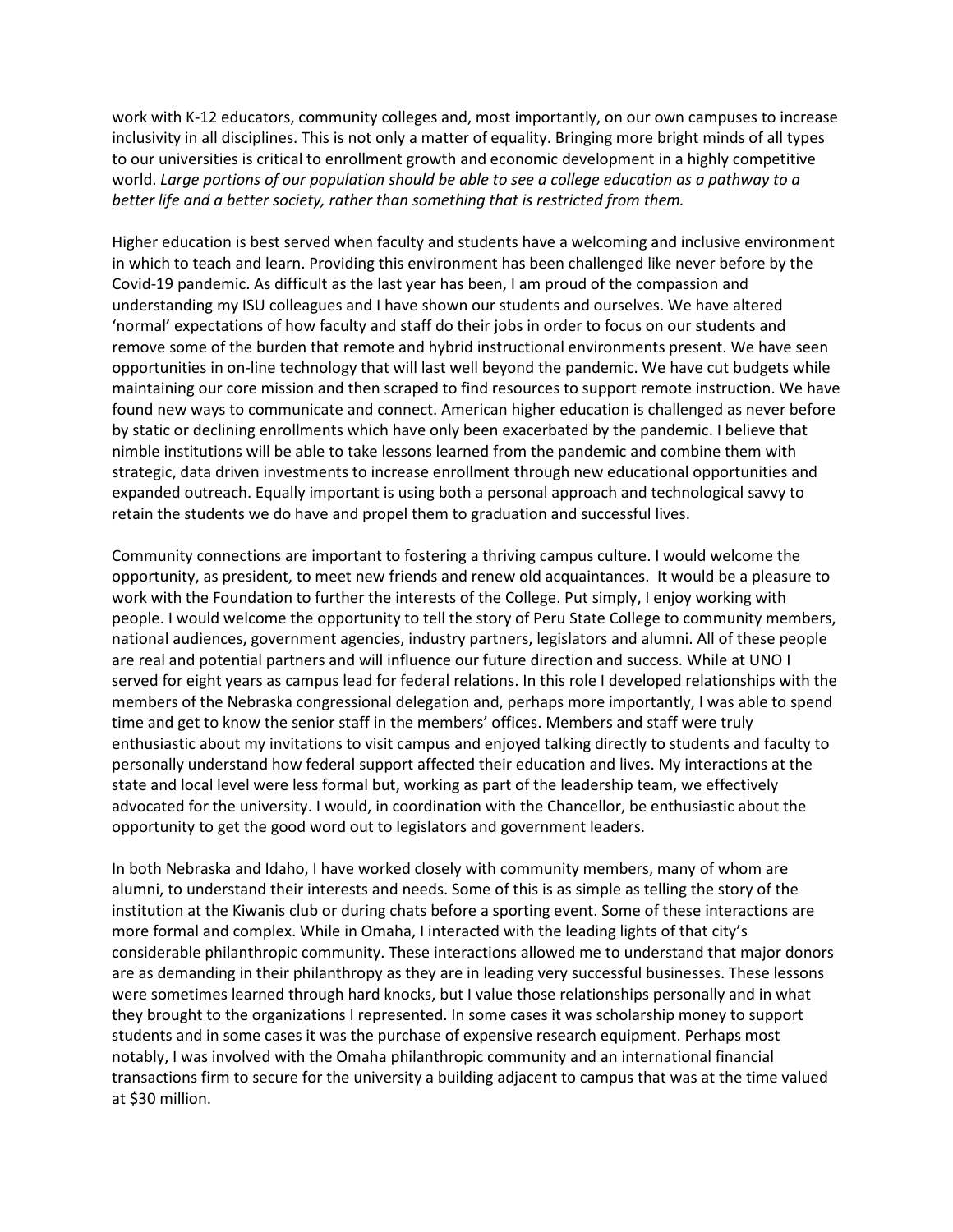My time in leadership roles has led me to a style of facilitation rather than direction. I enjoy listening to and internalizing the ideas and aspirations of others and working with them to develop a pathway to success. In my university roles I have worked with students, faculty, enrollment management professionals and outside stakeholders to identify ideas, facilitate conversations, build collaborations and find the resources necessary to get the work done. I have been successful in philanthropic efforts and developed institutional ties to federal and state governments and agencies. I understand how to support and grow academic programs. These experiences and my passion for education, outreach and research and creative activities would translate well to Peru State College and its mission. As a leader, you would find me to be a consistently positive presence of unwavering integrity and a partner dedicated to the tenants of academic freedom and shared governance. In the role of President, I would work with you to collectively innovate and collaborate as we chart the future of Peru State College.

I look forward to further discussing this position with you.

Sincerely,

 $\mathbf{\iota}$ 

Scott D. Snyder, Ph.D.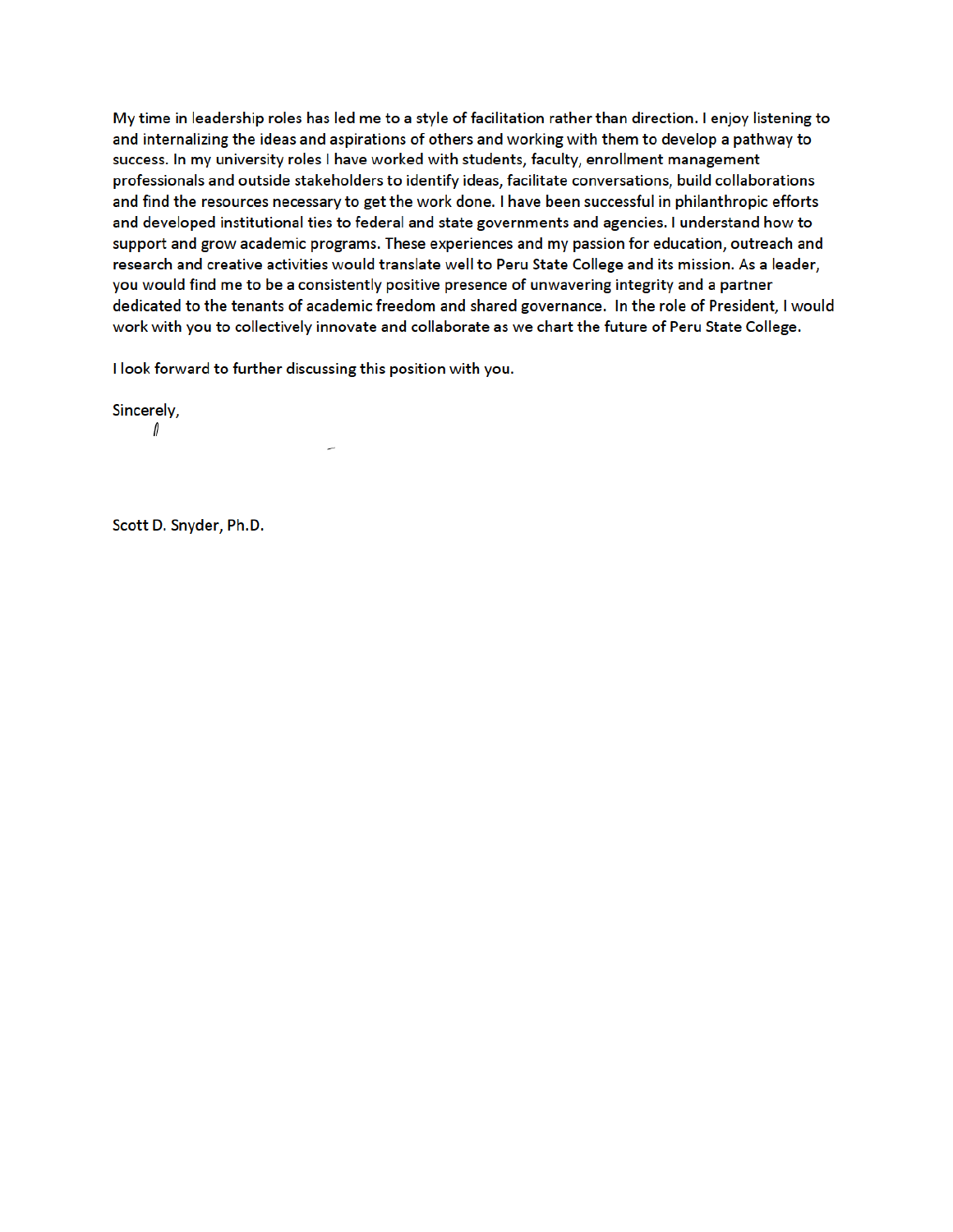# *Curriculum Vitae*

# **Scott D. Snyder, Ph.D.**

Idaho State University ● Pocatello, ID 83209

### **EDUCATION**

Ph.D., University of Nebraska-Lincoln. Parasitology. 1996.

M.S., Wake Forest University. Parasitology. 1992.

B.S., University of Nebraska-Lincoln. Biological Sciences. 1989.

#### **ADMINISTRATIVE POSITIONS**

#### **Idaho State University**

Dean. College of Science and Engineering. 2018–present. Vice President for Research (interim). 2019-2020.

#### **University of Nebraska Omaha**

Chief Research Officer (Associate Vice Chancellor for Research and Creative Activity). 2010-2018.

#### **University of Nebraska System**

Executive Director (interim). Peter Kiewit Institute. 2013-2018. President. Nebraska Applied Research Institute. 2016-2017. President. Peter Kiewit Institute Technology Development Corporation. 2013-2016.

#### **National Science Foundation**

Program Director. Division of Environmental Biology. 2008-2010.

### **ACADEMIC EXPERIENCE**

#### **Idaho State University**

Professor. Department of Biological Sciences. 2018-present.

#### **University of Nebraska Omaha**

Professor. Department of Biology. 2008-2018. Associate Professor. Department of Biology. 2005-2008. Assistant Professor. Department of Biology. 2001-2005.

#### **University of Wisconsin Oshkosh**

Assistant Professor. Department of Biology. 1998-2001.

### **POSTDOCTORAL EXPERIENCE**

#### **University of New Mexico**

National Science Foundation / Alfred P. Sloan Foundation Postdoctoral Research Fellow in Molecular Evolution. 1996-1998.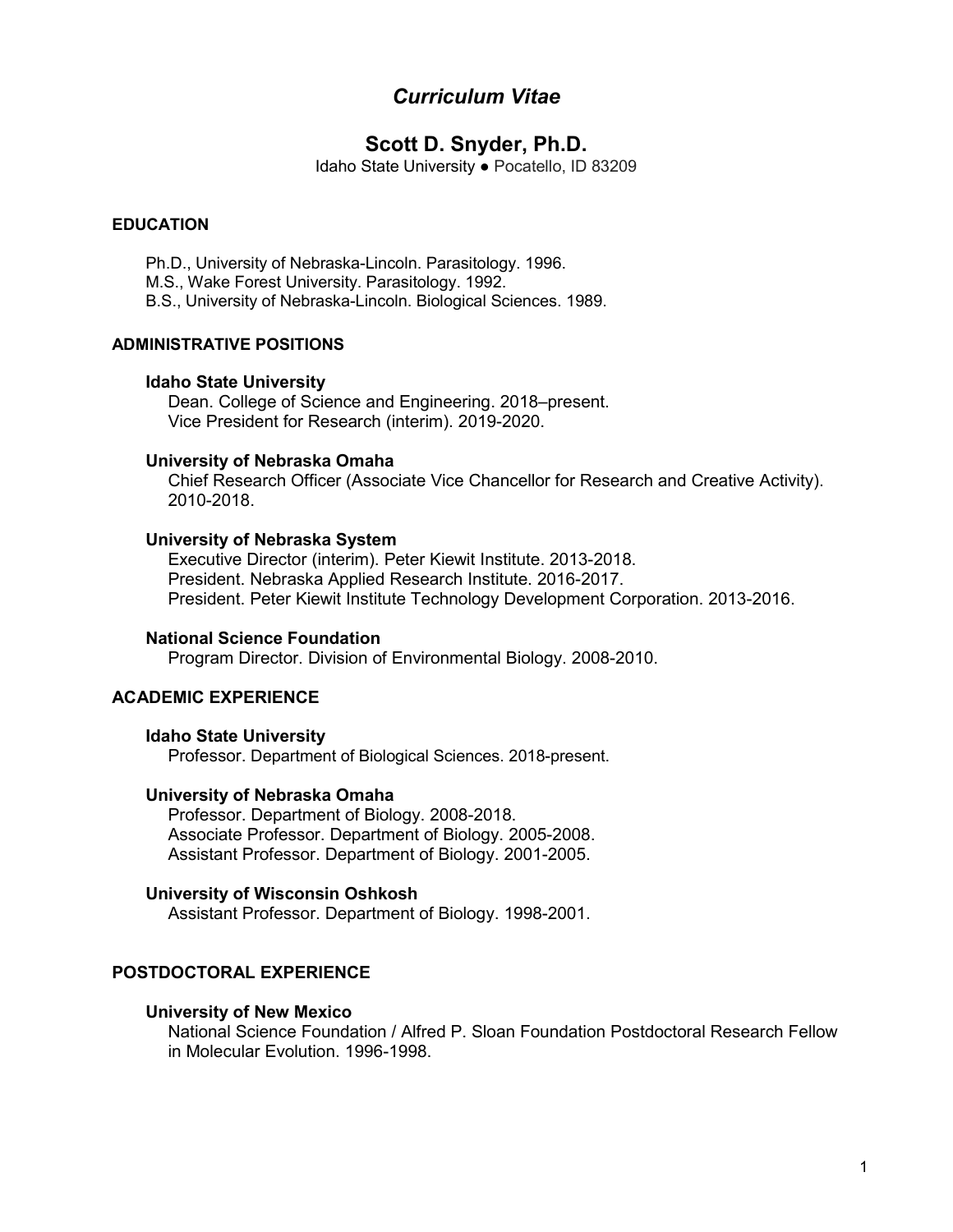### **PHILANTHROPIC EXPERIENCE**

### **Idaho State University**

College of Science and Engineering fundraising efforts. Lead. 2018-present.

- $\circ$  Focus on STEM education and scholarships for underrepresented groups.
- o Focus on industry relationships.

### **University of Nebraska System**

Peter Kiewit Institute and Nebraska Applied Research Institute. Lead. 2013-2018.

o Raised funds for scholarships, research equipment and property acquisition.

### **INTERNATIONAL LEADERSHIP EXPERIENCE**

### **Idaho State University**

New exchange programs in China. Lead. 2018-present.

### **University of Nebraska Omaha**

New exchange programs in China. Lead. 2015-2018.

### **ADMINISTRATIVE SERVICE**

### **Idaho State University**

- Cybersecurity partnership in Idaho higher education. Lead. 2020-present.
- Idaho National Laboratory partnership. Co-lead. 2019-present.
- Leadership in Nuclear Energy Commission. Member. State of Idaho gubernatorial appointment. 2019-present.
- Idaho Regional Optical Network. Board of Directors. Member. 2019-present.
- Bannock Development Corporation. Board of Directors. Member. 2019-present.
- President's Leadership Council. Member. Member. 2018-present.
- Center for Advanced Energy Studies Steering Committee. Member. 2019-2020. (Idaho Universities' partnership with Idaho National Laboratory.)
- President's Administrative Council (Cabinet). Member. 2019-2020.

### **University of Nebraska Omaha**

- United States Strategic Command. Strategic Advisory Group. Advisor. 2016-2019.
- Board of Directors. UNeMed Technology Development Corporation. Representative (ex officio). 2016-2018.
- University Committee on Athletics (NCAA mandated). Chair. 2015-2018.
- Chancellor's Cabinet. Member. 2013-2018.
- Board of Directors. National Strategic Research Institute. Member. 2013-2018.
- Federal Team (Federal Advocacy). Campus Lead. 2010-2018.
- Government Engagement Group (State Advocacy). Member. 2010-2018.

#### **National Science Foundation**

- Dimensions of Biodiversity Working Group. Chair. 2009-2010.
- Digitization of Museum Collections Working Group. Member. 2009-2010.
- Broadening Participation Working Group. Member. 2009.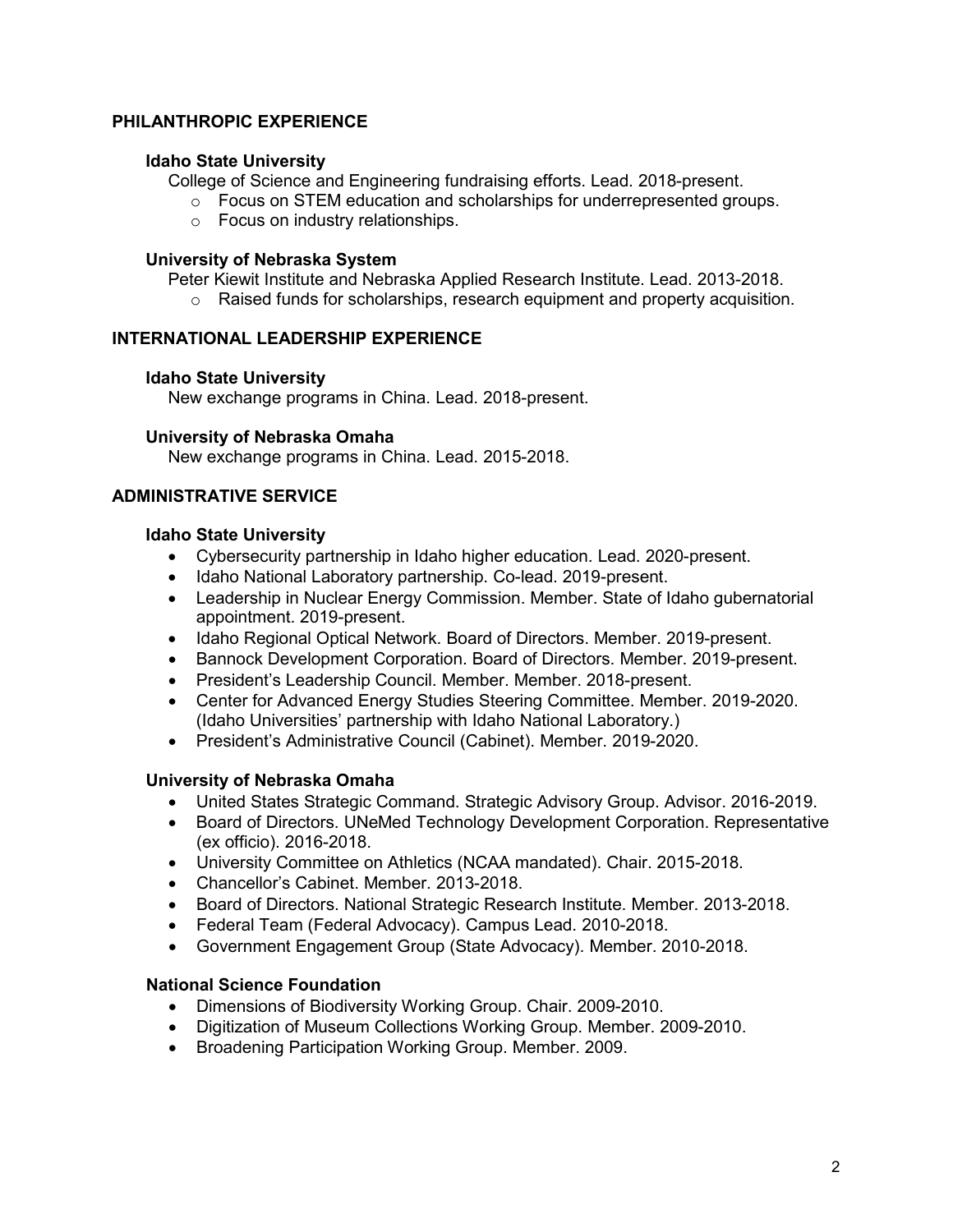### **FUNDED RESEARCH ACTIVITY**

Research Experience for Undergraduates. National Science Foundation (\$7,000). 2008.

Research Experience for Undergraduates. National Science Foundation (\$6,000). 2007.

Graduate assistantship supplement for underrepresented groups (\$51,323). National Science Foundation. 2006.

Collaborative Research: RUI: Parasites of Australian Turtles: Unknown Aspects of Biodiversity. Biodiversity Surveys and Inventories. National Science Foundation (\$295,637). 2005. (Collaborator Tkach received an additional \$211,649 for this project.)

LI-COR Biosciences Genomics Education Matching Fund Program. LI-COR 4300L + Sequencing, AFLP, and Microsatellite application package. LI-COR Grants Program (\$41,250). 2004.

Parasites of Turtles: An Examination of Biodiversity, Systematics and Evolution. Collaboration in Basic Science and Engineering. National Research Council. (\$9,425). 2002.

Major Research Instrumentation Grant. National Science Foundation. Acquisition of Instrumentation for an Automated DNA Sequencing Facility. (\$65,460). 2000. (Co-PI with T. Shors and S. Bentivenga).

National Science Foundation and Alfred P. Sloan Foundation Postdoctoral Research Fellowship in Molecular Evolution (\$80,000). 1996.

### **AWARDS AND HONORS**

Director's Award for Collaborative Integration. National Science Foundation. 2010.

Clark P. Read New Investigator Award. American Society of Parasitologists. 1997.

Alfred P. Sloan Fellow in Molecular Evolution. 1996

Student Representative to Council of the American Society of Parasitologists. 1995-1996.

#### **PUBLICATIONS**

Tkach, V. V., T. J. Achatz, E. E Pulis, K. Junker, **S. D. Snyder**, J. A. Bell, A. Halajian, F. Melo. 2020. Phylogeny and systematics of the Proterodiplostomidae Dubois, 1936 (Dignea: Diplostomoidea) reflect the complex evolutionary history of the ancient digenean group. Systematic Parasitology. (https://doi.org/10.1007/s11230-020-09928-2).

Achatz, T. J., E. E. Pulis, K. Junker, T. T. Binh, **S. D. Snyder** and V. V. Tkach. 2019. Molecular phylogeny of the Cyanthocotylidae (Digenea, Diplostomoidea) necessitates systematic changes and reveals a history of host and environment switches. Zoologica Scripta 48: 545-556.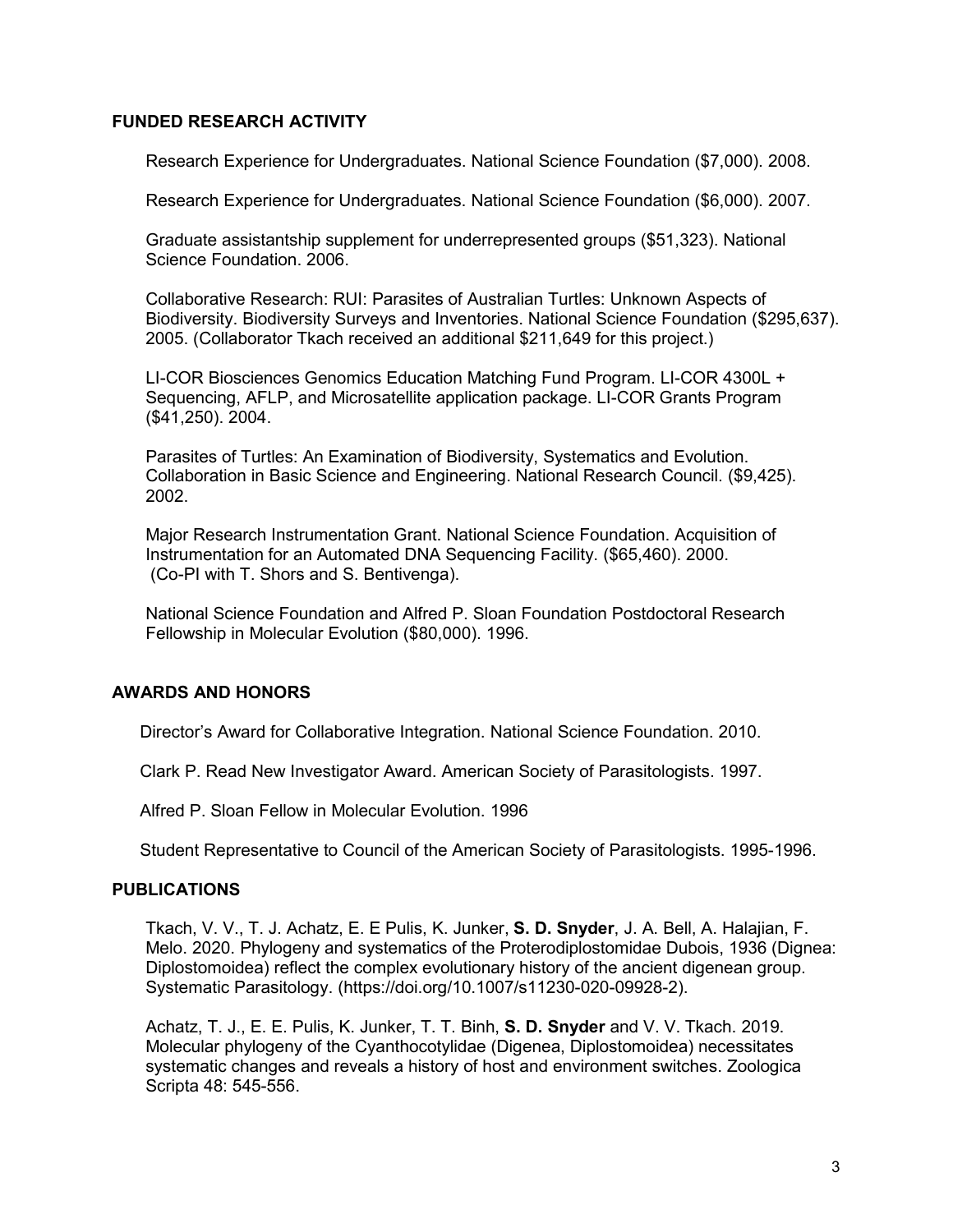Tkach, V. V., Y. Kuzmin and **S.D. Snyder**. 2014. Molecular insight into systematics, host associations, life cycles and geographic distribution of the nematode family Rhabdiasidae. International Journal for Parsitology 44: 273-284.

**Snyder, S. D.** and V. V. Tkach. 2011. *Aptorchis kuchlingi* n. sp. (Digenea: Plagiorchiodea) from the oblong turtle, *Chelodina oblonga* (Pleurodira: Chelidae), in Western Australia. Comparative Parasitology 78: 280-285.

Kuzmin, Y., V. V. Tkach, S. D. Snyder and J. A. Bell. 2011. *Camallanus* Railliet et Henry, 1915 (Nematoda, Camallanidae) from Australian freshwater turtles with descriptions of two new species and molecular differentiation of known taxa. Acta Parasitologica 56: 213-226.

Tkach, V. V. and **S. D. Snyder**. 2010. *Proctocaecum blairi* n. sp. (Digenea: Cryptogonimidae) from the freshwater crocodile, *Crocodylus johnstoni*, in Northern Territory, Australia. *Acta Parasitologica* 55: 240-244.

Tkach, V. V., Kuzmin, Y. and **S. D. Snyder**. 2010. *Krefftascaris* Sprent, 1980 (Nematoda: Ascaridoidea) from Australian side-necked turtles (Pleurodira: Chelidae) with description of *Krefftascaris sharpiloi* sp. nov. from *Chelodina rugosa*. Vestnik Zoologii 44: 3-13.

Kuzmin, Y., V. V, Tkach **S. D. Snyder** and M. D. Maier**.** 2009. *Camallanus tuckeri* n. sp. (Nematoda, Camallanidae) from freshwater turtles (Pleurodira: Chelidae), in the Kimberley, Western Australia. Comparative Parasitology 76: 133-140.

Tkach, V. V. and **S. D. Snyder**. 2009. A new species of blood fluke (Digenea: Spirorchiidae) from the Malayan box turtle, *Cuora amboinensis* (Cryptodira: Geomydidae) in Thailand. Journal of Parasitology 95: 743-746.

Bolek, M. G., **S. D. Snyder**, and J. Janovy, Jr. 2009. Alternative life cycle strategies and colonization of young of the year leopard frogs, Woodhouse's toads, and bullfrogs by *Gorgoderina attenuata* in Nebraska. Journal of Parasitology 95: 604-616.

Bolek, M. G., **S. D. Snyder**, and J. Janovy, Jr. 2009. Redescription of the frog bladder fluke *Gorgoderina attenuata* from the northern leopard frog, *Rana pipiens*. Journal of Parasitology 95: 665-668.

**Snyder, S. D.** and V. V. Tkach. 2009. *Haplorchis popelkae* n. sp. (Digenea: Heterophyidae) from short-neck turtles (Chelidae) in Northern Australia. Journal of Parasitology 95: 204- 207*.* 

Tkach, V. V. and **S. D. Snyder**. 2008. *Aptorchis glandularis* n. sp. (Digenea: Plagiorchioidea) from the Northwestern Red-faced Turtle, *Emydura australis* (Pleurodira: Chelidae) in Northern Australia. Journal of Parasitology 94: 918-924.

Bullard, S. A., **S. D. Snyder**, K. Jensen and R. Overstreet. 2008. New genus and species of Aporocotylidae (Digenea) from a lower actinopterygian, the American paddlefish, *Polydon spathula,* from the Mississippi Delta. Journal of Parasitology 94: 487-495*.* 

Tkach, V. V. and **S. D. Snyder**. 2007. *Choanocotyle platti* n. sp. from the Northern Longnecked turtle, *Chelodina rugosa* (Pleurodira: Chelidae) in Australia. Acta Parasitologica 52: 318-324*.*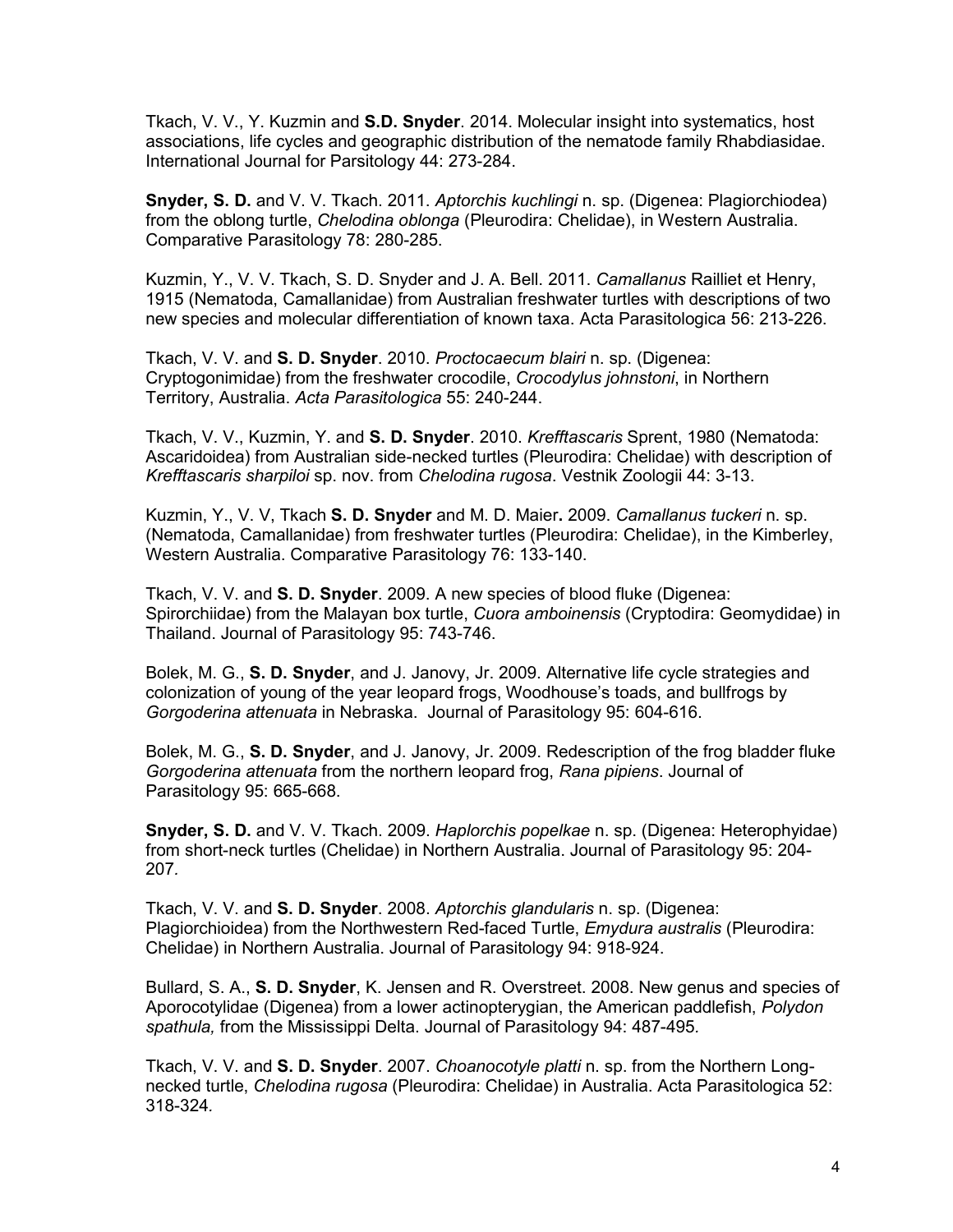**Snyder, S. D.** and V. V. Tkach. 2007. *Neosychnocotyle maggiae*, n. gen. n. sp. (Platyhelminthes: Aspidogastrea) from freshwater turtles in northern Australia. Journal of Parasitology 93: 399-403.

Tkach, V, V. and **S. D. Snyder**. 2007. *Aptorchis megacetabulus* n. sp. (Digenea: Plagiorchioidea) from the Northern Long-Necked Turtle, *Chelodina rugosa*, (Pleurodira: Chelidae) in Australia. Journal of Parasitology 39: 404-408.

Platt, T. R. and **S. D. Snyder**. 2007. Redescription of *Hapalorhynchus reelfooti* Byrd, 1939 (Digenea: Spirorchiidae) from *Sternotherus odoratus* (Latreille, 1801). Comparative Parasitology 74: 31-34.

Tkach, V, V. and **S. D. Snyder**. 2006. *Doodytrema carettochelydis* n. gen., n. sp. (Digenea: Microscaphidiidae) from the Pig-Nosed Turtle, *Carettochelys insculpta* (Pleurodira: Chelidae) in Australia. Comparative Parasitology 73: 165-171*.* 

**Snyder, S. D.** and V. V. Tkach. 2006. *Paradeuterobaris victoriae* n. sp. (Digenea: Microscaphidiidae) and *Buckarootrema minuta* n. sp. (Digenea: Pronocephalidae) from the Victoria River Red-Faced Turtle, *Emydura victoriae* (Pleurodira: Chelidae) in Australia. Comparative Parasitology 73: 7-13*.* 

Brant, S. V., J .A. Morgan, G. M. Mkoji, **S. D. Snyder**, R. P. Rajapakse and E. S. Loker. 2006. An approach to revealing blood fluke life cycles, taxonomy, and diversity: provision of key reference data including DNA sequence from single life cycle stages. Journal of Parasitology 92: 77-88.

**Snyder, S. D.** and R. E. Clopton. 2005. Collection and preservation of spirorchiid and polystomatid parasites from turtles. Comparative Parasitology 72: 102-107.

**Snyder, S. D**. 2004. Phylogeny and paraphyly among tetrapod blood flukes (Digenea: Schistosomatidae and Spirorchiidae). International Journal for Parasitology 34: 1385-1392*.* 

Kuzmin, Y., V. V. Tkach and **S. D. Snyder**. 2003. The nematode genus *Rhabdias* (Nematoda: Rhabdiasidae) from amphibians and reptiles of the Nearctic. Comparative Parasitology 70: 101-114*.* 

Lockyer, A. E., P. D. Olson, P. Ostergaard, D. Rollinson, D. A. Johnson, S. W. Attwood, V. R. Southgate, P. Horak, **S. D. Snyder**, T. H. Le, T. Agatsuma, D. P. McManus, A. C. Carmichael, S. Naem, and D. T. J. Littlewood. 2003. The phylogeny of the Schistosomatidae based on three genes with emphasis on the interrelationships of S*chistosoma* (Weinland, 1858). Parasitology 126: 203-224.

Tkach, V. V. and **S. D. Snyder.** 2003. *Acanthostomum macroclemidis* n. sp. (Digenea: Cryptogonimidae: Acanthostominae) from the alligator snapping turtle, *Macroclemys temmincki*. Journal of Parasitology 89: 159-167*.* 

Tkach, V. V., **S. D. Snyder**, and Zdzisław Świderski. 2001. On the phylogenetic relationhips of some members of Macroderoididae and Ochetosomatidae (Digenea, Plagiorchioidea). Acta Parasitologica 46: 267-275.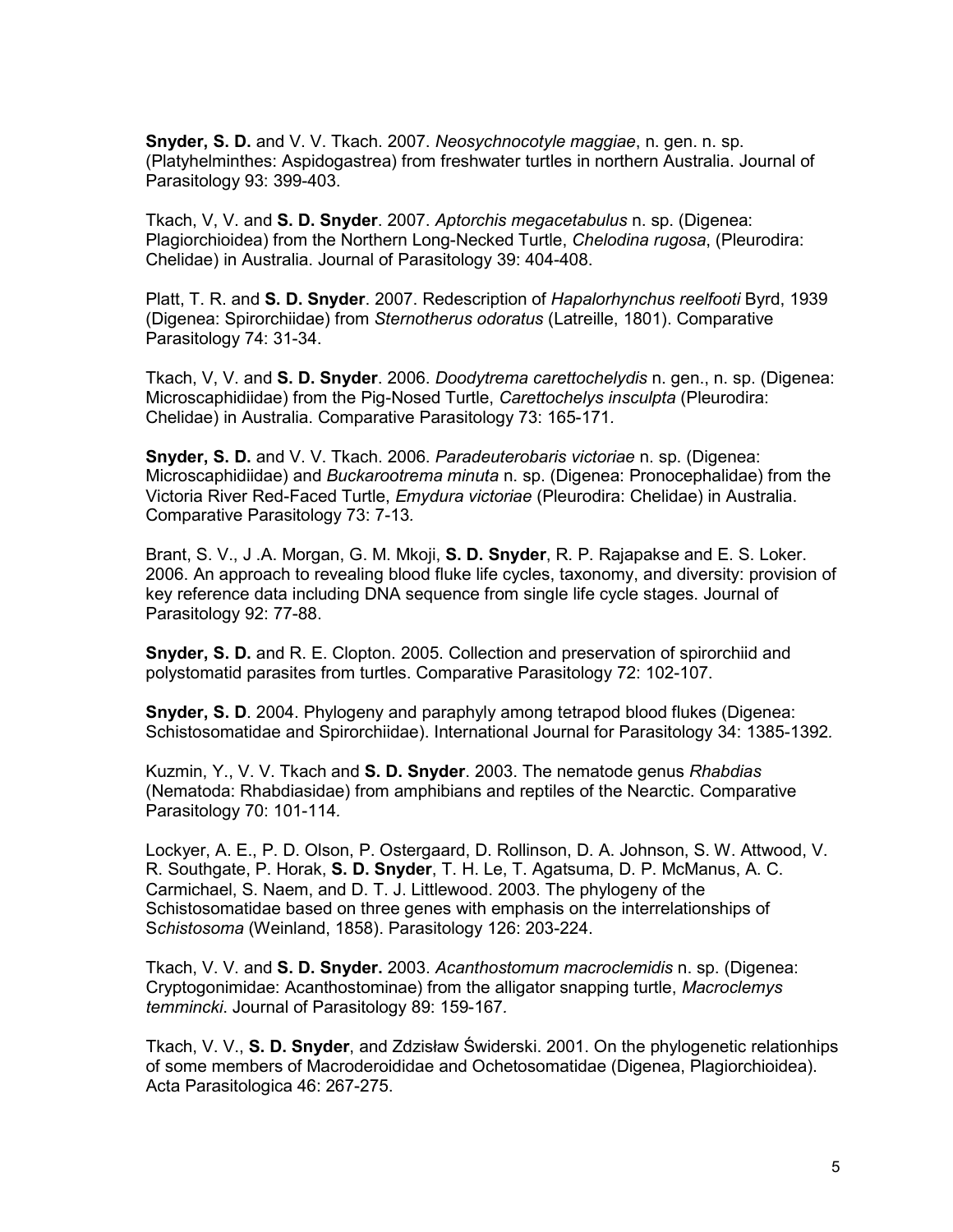**Snyder, S. D.** and V. Tkach. 2001. Phylogenetic and biogeographical relationships of Holarctic frog lung flukes (Digenea: Haeamtoloechidae). Journal of Parasitology 87: 1433- 1440*.* 

Morgan J. A., R. J. Dejong, **S. D. Snyder**, G. M. Mkoji, and E. S. Loker. 2001. *Schistosoma mansoni* and *Biomphalaria*: past history and future trends. Parasitology 123: Suppl: S211- 28.

Kuzmin, Y., V. Tkach, and **S. D. Snyder**. 2001. *Rhabdias ambystomae* sp. n. (Nematoda: Rhabdiasidae) from the North American spotted salamander *Ambystoma maculatum* (Amphibia: Ambystomatidae). Comparative Parasitology 68: 228-235.

**Snyder, S. D.**, E. S. Loker, D. Johnston and D. Rollinson. 2001. The Schistosomatidae: advances in phylogenetics and genomics. *In* Interrelationships of the Platyhelminthes, D. T. J. Littlewood and R. A. Bray (editors). Taylor and Francis, London. p. 194-200.

**Snyder, S. D.** and E. S. Loker. 2000. Evolutionary relationships among the Schistosomatidae and an Asian origin for *Schistosoma*. Journal of Parasitology 86: 283- 288.

Janovy, J. Jr., **S. D. Snyder**, and R. E. Clopton. 1997. Evolutionary constraints on population structure: The parasites of *Fundulus zebrinus* (Pisces: Cyprinodontidae) in the South Platte River of Nebraska. Journal of Parasitology 83: 584-592.

**Snyder, S. D.** and J. Janovy, Jr. 1996. Behavioral basis of second intermediate host specificity among four species of *Haematoloechus* (Digenea: Haematoloechidae). Journal of Parasitology 82: 94-99.

Janovy, J. Jr., R. E. Clopton, D. A. Clopton, **S. D. Snyder**, A. Efting, L. Krebs. 1995. Species density distributions as null models for ecologically significant interactions of parasite species in an assemblage. Ecological Modelling 77: 189-196.

**Snyder, S. D**. and J. Janovy, Jr. 1994. Second intermediate host-specificity of *Haematoloechus complexus* and *Haematoloechus medioplexus* (Digenea: Haematoloechidae). Journal of Parasitology 80: 1052-1055.

**Snyder, S. D.** and G. W. Esch. 1993. Trematode community structure in the pulmonate snail *Physa gyrina*. Journal of Parasitology 79: 205-215.

#### **INVITED SYMPOSIA**

**Snyder, S. D.** 2010. Hidden in a shell: parasite biodiversity in turtles. XIIth International Congress of Parasitology. Melbourne, Australia.

**Snyder, S. D.** 2004. Pathways to Parasitology: An Academic Perspective. Student Symposium. Journal of Parasitology 90 (Suppl.): 97. 79<sup>th</sup> Annual Meeting of the American Society of Parasitologists, Philadelphia, PA.

**Snyder, S. D.**. 2003. Future directions of systematic and evolutionary parasitology. Student Symposium. Journal of Parasitology 89 (Suppl.): 66-67. 78<sup>th</sup> Annual Meeting of the American Society of Parasitologists, Halifax, Nova Scotia.